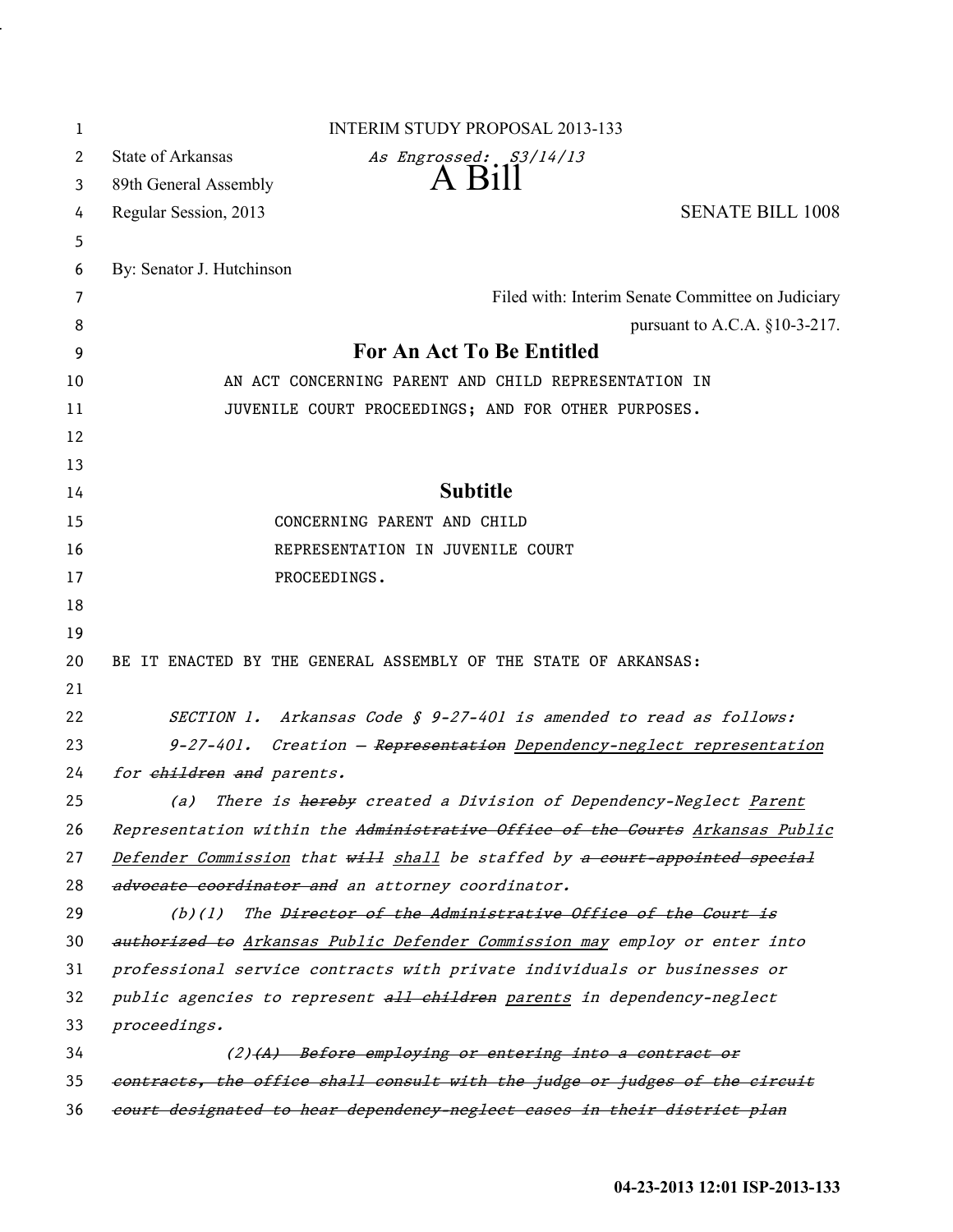| 1  | under Supreme Court Administrative Order Number 14, originally issued April   |
|----|-------------------------------------------------------------------------------|
| 2  | 6, 2001, in each judicial district in accordance with the provisions of § 19- |
| 3  | $11 - 1001$ et seq.                                                           |
| 4  | (B) Those obtaining employment or contracts through the                       |
| 5  | office as described in subdivision (b)(3) of this section will be designated  |
| 6  | as the providers for representation of children in dependency-neglect cases   |
| 7  | in each judicial district The Arkansas Public Defender Commission shall       |
| 8  | establish guidelines to provide a maximum amount of expenses and fees per     |
| 9  | hour and per case that shall be paid under this section.                      |
| 10 | A person who is employed by or contracts with the Arkansas<br>(3)             |
| 11 | Public Defender Commission shall be designated as a provider for the          |
| 12 | representation of parents in dependency-neglect cases in the judicial         |
| 13 | district in which the provider is assigned.                                   |
| 14 | (4)(A) The office Arkansas Public Defender Commission shall                   |
| 15 | advertise employment and contract opportunities.                              |
| 16 | (B) The distribution of funds among the judicial districts                    |
| 17 | shall be based on a formula developed by the office and approved by the       |
|    |                                                                               |
| 18 | Juvenile Judges Committee of the Arkansas Judicial Council.                   |
| 19 | (4) The Supreme Court shall adopt standards of practice and                   |
| 20 | qualifications for service for all attorneys who seek employment or contracts |
| 21 | to provide legal representation to children in dependency neglect cases.      |
| 22 | $(5)$ $(A)$ $(i)$ In the transition to a state-funded system of               |
| 23 | dependency-neglect representation, it is the intent of the General Assembly   |
| 24 | to provide an appropriate and adequate level of representation to all         |
| 25 | ehildren in dependeney-negleet proceedings as required under federal and      |
| 26 | state law pursuant to § 9-27-316 Funding currently appropriated to the        |
| 27 | Administrative Office of the Courts for the representation of parents and     |
| 28 | children in dependency-neglect cases shall be redistributed to the Arkansas   |
| 29 | Public Defender Commission for the representation of parents in dependency-   |
| 30 | neglect cases and to the Arkansas Child Abuse/Rape/Domestic Violence          |
| 31 | Commission for the representation of juveniles in dependency-neglect cases.   |
| 32 | (ii)(a) It is recognized by the General Assembly                              |
| 33 | that in many areas of the state, resources have not been available to support |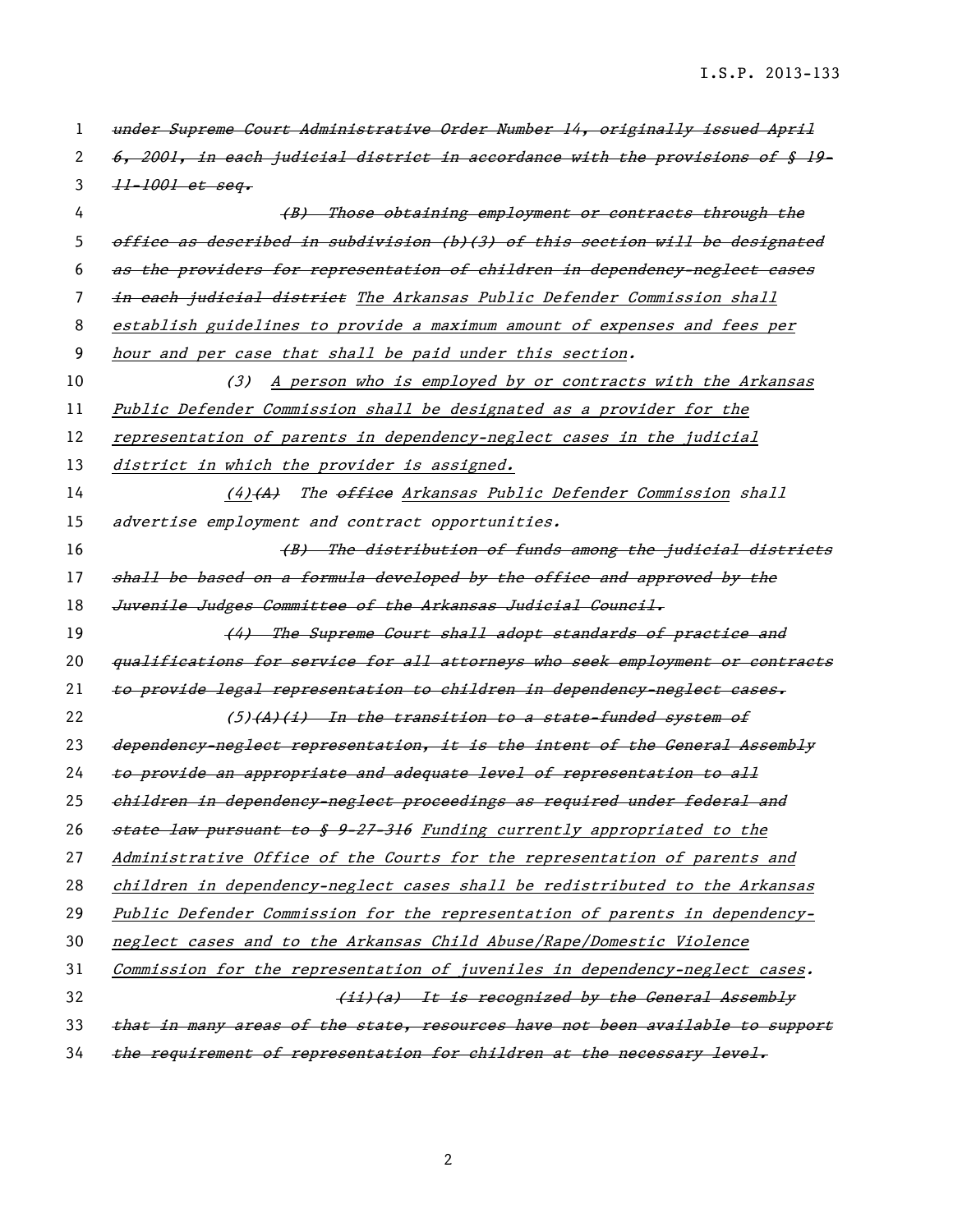I.S.P. 2013-133

| 1  | (b) It is also recognized, however, that in                                   |
|----|-------------------------------------------------------------------------------|
| 2  | other areas a system has been developed that is appropriately and             |
| 3  | successfully serving children and the courts.                                 |
| 4  | <del>(iii) With the transition to state funding, it is</del>                  |
| 5. | not the intent of the General Assembly to adversely affect these systems that |
| 6  | are working well or to put into place a system that is too inflexible to      |
| 7  | respond to local needs or restrictions.                                       |
| 8  | (B)(c) In its administration of the system, therefore, the                    |
| 9  | office The Arkansas Public Defender Commission-is charged with the authority  |
| 10 | and responsibility to shall establish and maintain a system division of       |
| 11 | dependency-neglect parent representation that:                                |
| 12 | $\frac{f_{ij}(1)}{f_{ij}}$ Equitably serves all areas of the state;           |
| 13 | (ii)(2) Provides quality representation;                                      |
| 14 | (iii)(3) Makes prudent use of state resources; and                            |
| 15 | <del>(iv)</del> (4) Works <del>with those systems now in place</del> to       |
| 16 | provide an appropriate level of representation of ehildren and courts parents |
| 17 | in dependency-neglect cases.                                                  |
| 18 | (e) The director is authorized to:                                            |
| 19 | (1) Establish a statewide court-appointed special advocate                    |
| 20 | <del>program;</del>                                                           |
| 21 | (2) Provide grants or contracts to local court appointed special              |
| 22 | <del>advocate programs; and</del>                                             |
| 23 | (3) Work with judicial districts to establish local programs by               |
| 24 | which circuit courts may appoint trained volunteers to provide valuable       |
| 25 | information to the courts concerning the best interests of children in        |
| 26 | dependency-neglect proceedings.                                               |
| 27 | (d)(1) The director Arkansas Public Defender Commission is authorized         |
| 28 | to establish a program to represent indigent parents or legal custodians in   |
| 29 | dependency-neglect cases.                                                     |
| 30 | The court shall appoint counsel in compliance with federal<br>(2)             |
| 31 | law, § 9-27-316(h), and Supreme Court Administrative Order Number 15.         |
| 32 | Funding for contracts shall be administered from the<br>$(3)$ $(A)$           |
| 33 | state, or funds shall be provided to the judicial district for the county to  |
| 34 | administer the contracts.                                                     |
| 35 | All contracts shall be paid from funds appropriated<br>(B)                    |
| 36 | for the purpose of this section.                                              |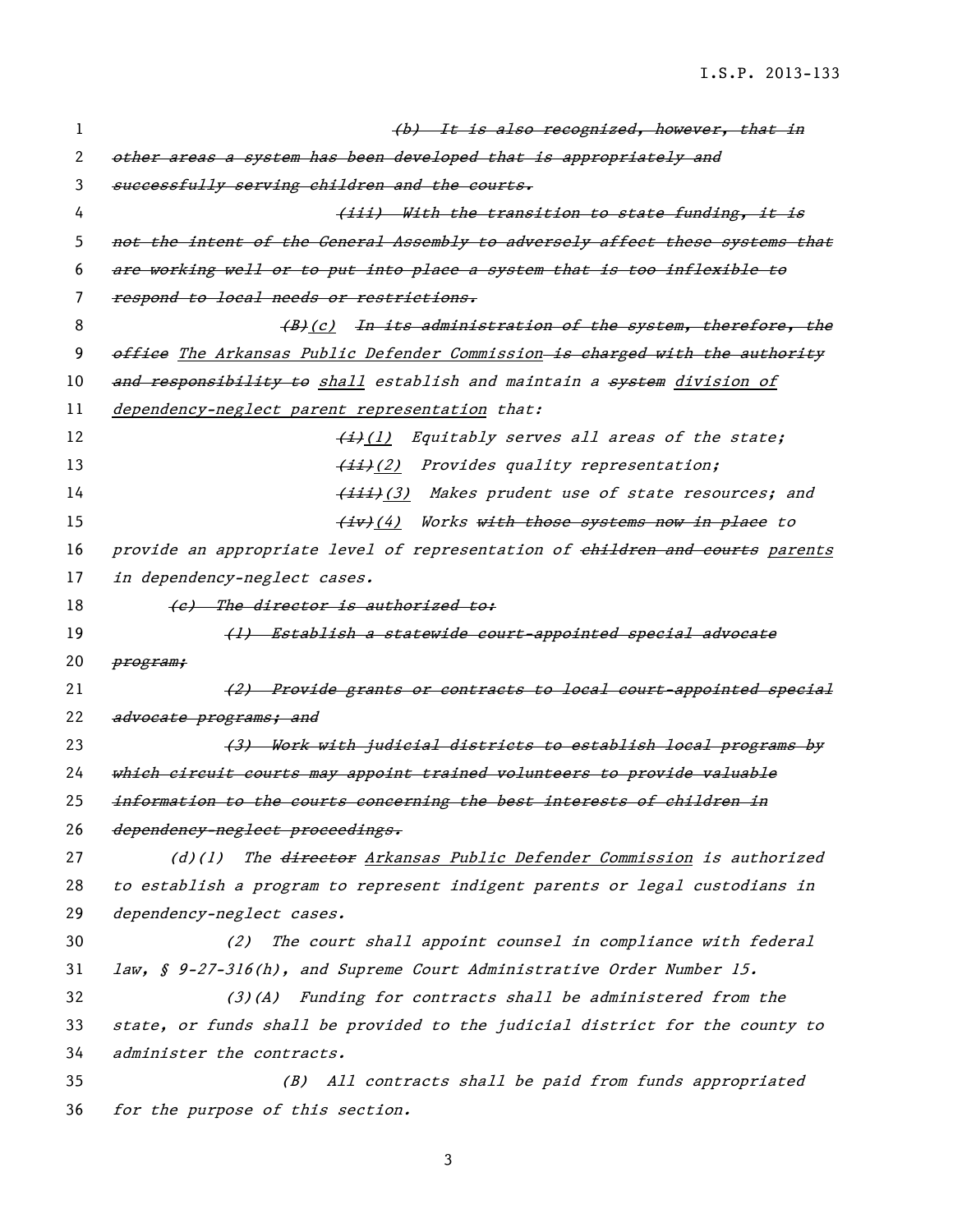(4) When a court orders payment of funds for parent counsel on behalf of an indigent parent or custodian from a state contract, the court shall make written findings in the appointment order in compliance with § 9-  $27 - 316(h)$ .

 (5) The court may also require the parties to pay all or a portion of the expenses, depending on the ability of the parties to pay.

7 (6) The office shall establish guidelines to provide a maximum 8 amount of expenses and fees per hour and per case that will be paid under 9 this section.

 $(7)$  (6) In order to ensure that each judicial district will have an appropriate amount of funds to utilize for indigent parent or custodian representation in dependency-neglect cases, the funds appropriated shall be 13 apportioned based upon a formula developed by the office Arkansas Public 14 Defender Commission and approved by the committee Juvenile Judges Committee of the Arkansas Judicial Council.

16 (8)(7) The office Arkansas Public Defender Commission shall not be liable directly to any attorney or indirectly to the Arkansas State Claims Commission for the payment of attorney's fees or expenses except to the extent specific funding is appropriated and available for the purpose of providing indigent parent counsel in dependency-neglect cases.

 SECTION 2. Arkansas Code Title 9, Chapter 27, Subchapter 4, is amended to add additional sections to read as follows:

 9-27-403. Creation — Adlitem representation for juveniles in dependency-neglect proceedings.

26 (a) There is created a the Division of AdLitem Representation within

the Arkansas Child Abuse/Rape/Domestic Violence Commission that shall be

28 staffed by an attorney coordinator.

(b)(1) The Arkansas Child Abuse/Rape/Domestic Violence Commission may

30 employ or enter into professional service contracts with private individuals

 or businesses or public agencies to represent juveniles in dependency-neglect proceedings.

(2) The Arkansas Child Abuse/Rape/Domestic Violence Commission

shall establish guidelines to provide a maximum amount of expenses and fees

per hour per case that shall be paid under this section.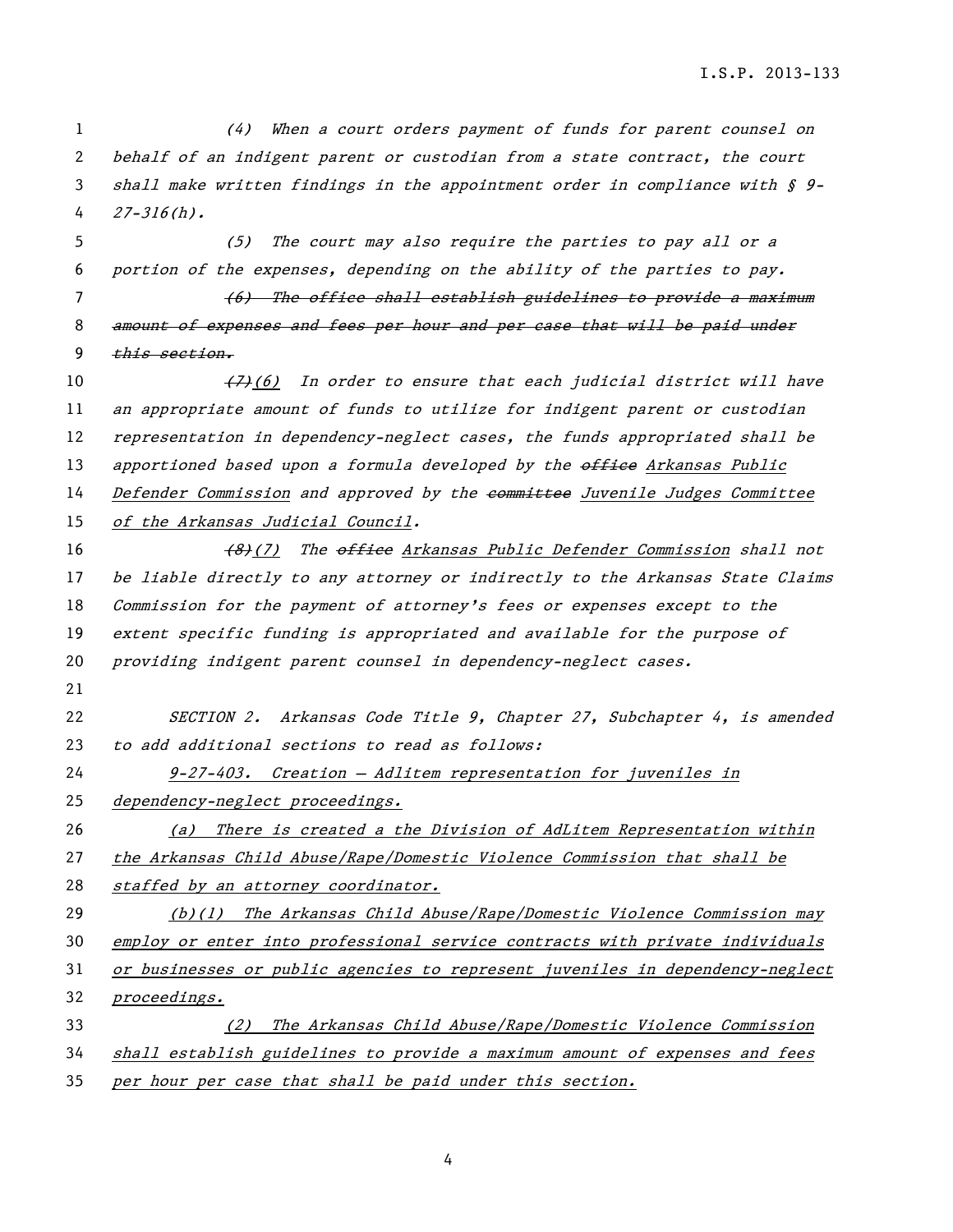| 1  | (3) A person who is employed by or contracts with the Arkansas                        |
|----|---------------------------------------------------------------------------------------|
| 2  | Child Abuse/Rape/Domestic Violence Commission shall be designated as a                |
| 3  | provider for the adlitem representation of juveniles in dependency-neglect            |
| 4  | cases in the judicial district in which they are assigned.                            |
| 5  | The Arkansas Child Abuse/Rape/Domestic Violence Commission<br>(4)                     |
| 6  | shall advertise employment and contract opportunities.                                |
| 7  | (5) Funding currently appropriated to the Administrative Office                       |
| 8  | of the Courts for the representation of parents and children in dependency-           |
| 9  | neglect cases shall be redistributed to the Arkansas Public Defender                  |
| 10 | Commission for the representation of parents in dependency-neglect cases and          |
| 11 | to the Arkansas Child Abuse/Rape/Domestic Violence Commission for the adlitem         |
| 12 | representation of juveniles in dependency-neglect cases.                              |
| 13 | The Arkansas Child Abuse/Rape/Domestic Violence Commission shall<br>$\left( c\right)$ |
| 14 | establish and maintain a division adlitem representation for juveniles that:          |
| 15 | Equitably serves all areas of the state;<br>(1)                                       |
| 16 | (2) Provides quality representation;                                                  |
| 17 | Makes prudent use of state resources; and<br>(3)                                      |
| 18 | Works to provide an appropriate level of representation of<br>(4)                     |
| 19 | juveniles in dependency-neglect cases.                                                |
| 20 | (d)(1) The Arkansas Child Abuse/Rape/Domestic Violence Commission may                 |
| 21 | establish a program to represent children in dependency-neglect cases.                |
| 22 | (2)(A) The Arkansas Child Abuse/Rape/Domestic Violence                                |
| 23 | Commission shall submit the proposed standards of practice and qualification          |
| 24 | for service for all attorneys who seek employment or contracts to provide             |
| 25 | legal representation to children in dependency-neglect cases to the Supreme           |
| 26 | Court.                                                                                |
| 27 | The Supreme Court shall adopt the final standards of<br>(B)                           |
| 28 | practice and qualification for service for attorneys who represent children           |
| 29 | in dependency-neglect cases.                                                          |
| 30 |                                                                                       |
| 31 | 9-27-404. Creation - Court-appointed special advocate division.                       |
| 32 | There is created the Court-Appointed Special Advocate Division<br>(a)(1)              |
| 33 | of the Administrative Office of the Courts that shall be staffed by a court-          |
| 34 | appointed special advocate coordinator.                                               |